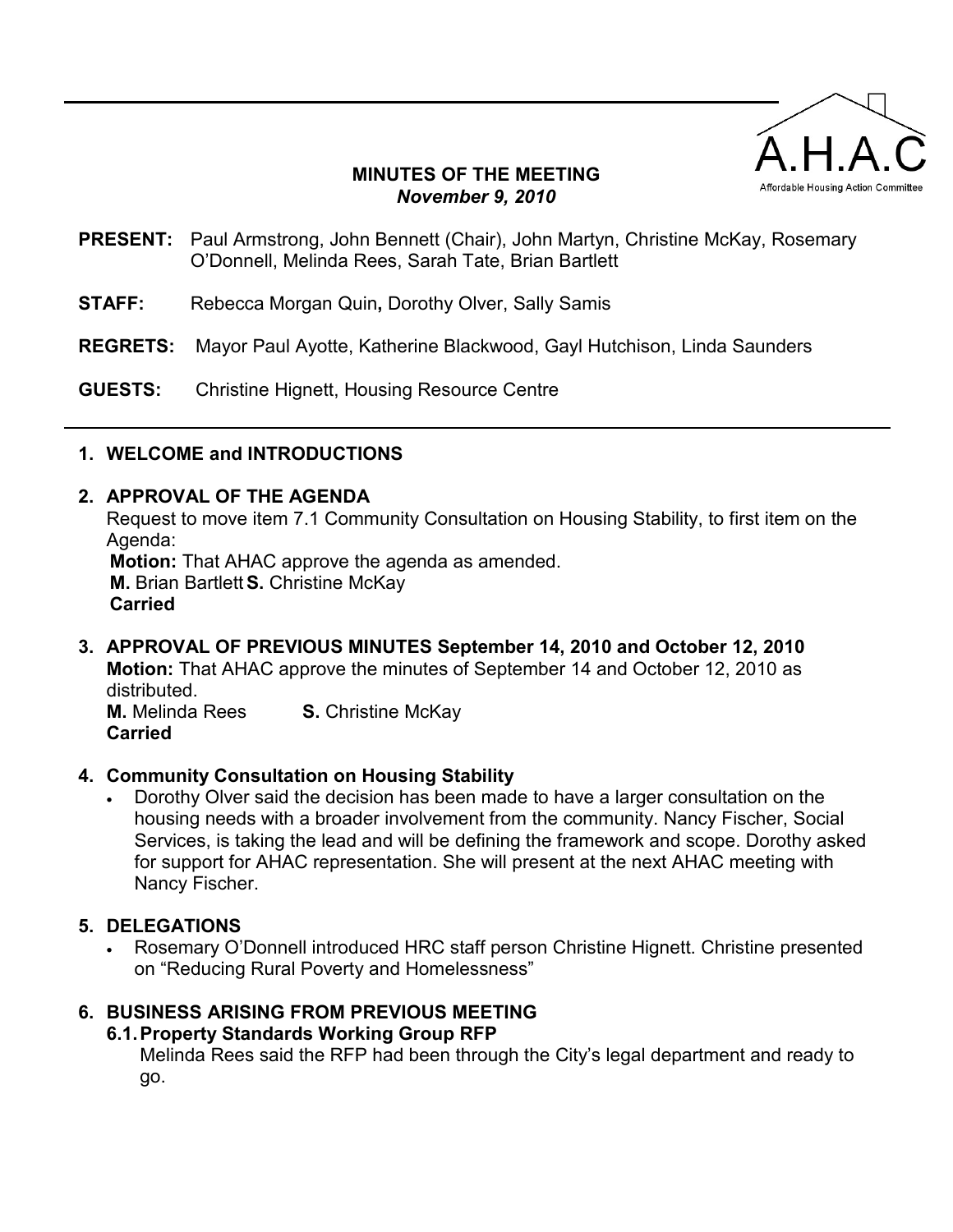## **6.2. AHAC Input to Provincial Policy Statement Review**

• John Bennett said he worked with Paul Pentikainen and Susan Bacque to develop submission and we had received a response from the province indicating that they welcomed the input.

### **6.3. Nov. 23 –CMHC involvement in Celebration of Housing Success Stories**

• Sally Samis gave a progress report on the planning and agenda for Nov. 23. CMHC has provided \$1500 in funds to cover the costs.

### **6.4. Short Term Rent Support Program**

• Rebecca Morgan Quin said that a response to the business case was due anytime. She is moving ahead and working with the HRC to deliver the bulk of the funds through their target group and calling it Rent Bank Plus.

### **6.5. Improving Communications for services**

No report

## **7. REPORT FROM SUB-COMMITTEES**

**7.1. Community Education**  No Report

### **7.2. Services**

See 6.1

### **7.3. Supply**

- Sarah Tate and Dawn Berry Merriam met with Brenda Dales from PPRN about the Supply sub committee attending the PPRN planning meetings.
- Supply will start taking minutes and distributing to the committee.
- The AHAC Supply work plan will be ready for the next AHAC meeting for approval.
- The next Supply meeting topic will be "Homelessness-What are the Challenges?"

## 8. **NEW BUSINESS**

# **8.1. Community Consultation on Housing Stability**

See item #4

**8.2. Housing issues and services to residents of the County**  See Delegations

### **8.3. December meeting**

Light refreshments will be provided

### **9. COMMUNITY UPDATES**

**9.1 Motion:** That AHAC publicly thank County Councilor Brian Bartlett for his attendance at AHAC and the keen interest he has shown over the last year **M.** John Martyn **S.** Rosemary O'Donnell **Carried**